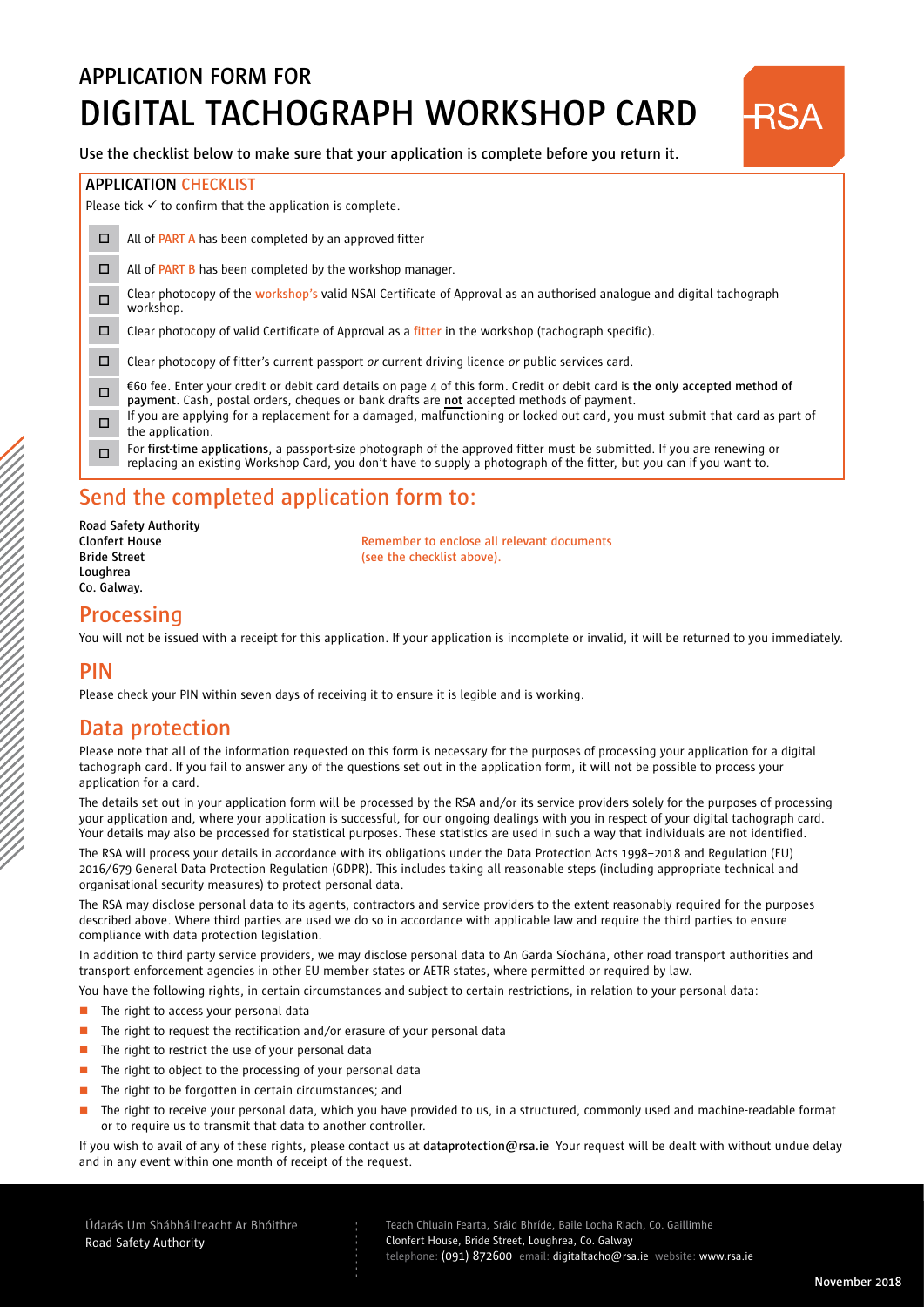## **PART A: TO BE COMPLETED BY AN APPROVED FITTER**

#### **1. TYPE OF APPLICATION** (Please tick  $\checkmark$  as appropriate)

| First-time application | Date current card expires:   |     |       |      |
|------------------------|------------------------------|-----|-------|------|
| Replacement card       | (This is at point 4b of your |     |       |      |
| Renewal card           | Workshop Card)               | Dav | Month | Year |

| Month |  | Year |  |  |
|-------|--|------|--|--|

## **2. DETAILS OF APPROVED FITTER**

| . .                      | $\sqrt{2}$                                                                                       | .     |      |  |  |  |  |  |  |
|--------------------------|--------------------------------------------------------------------------------------------------|-------|------|--|--|--|--|--|--|
| Surname                  |                                                                                                  |       |      |  |  |  |  |  |  |
| First name               |                                                                                                  |       |      |  |  |  |  |  |  |
| Home address             |                                                                                                  |       |      |  |  |  |  |  |  |
|                          |                                                                                                  |       |      |  |  |  |  |  |  |
|                          |                                                                                                  |       |      |  |  |  |  |  |  |
|                          |                                                                                                  |       |      |  |  |  |  |  |  |
| Date of birth            |                                                                                                  |       |      |  |  |  |  |  |  |
|                          |                                                                                                  |       |      |  |  |  |  |  |  |
| PPSN                     | Day<br>PPSN: Personal Public Service Number (available from the Department of Social Protection) | Month | Year |  |  |  |  |  |  |
| Place of birth (country) |                                                                                                  |       |      |  |  |  |  |  |  |
| Daytime phone number     |                                                                                                  |       |      |  |  |  |  |  |  |
| Mobile phone number      |                                                                                                  |       |      |  |  |  |  |  |  |
| Email address            |                                                                                                  |       |      |  |  |  |  |  |  |

### **3. FOR REPLACEMENT CARD ONLY**

Complete this section if you already hold an Irish Digital Tachograph Workshop Card and wish to replace your card.

- - - - - - - - -

Please tick  $\checkmark$  to indicate why you require a replacement card.

- $\Box$  Existing card was lost or stolen  $\Box$  Existing card was locked out
- -

Please submit your locked out, damaged or malfunctioning card.

- $\Box$  Existing card was damaged  $\Box$  Existing card was malfunctioning
- $\Box$  Pin code was not received  $\Box$  Pin code was not legible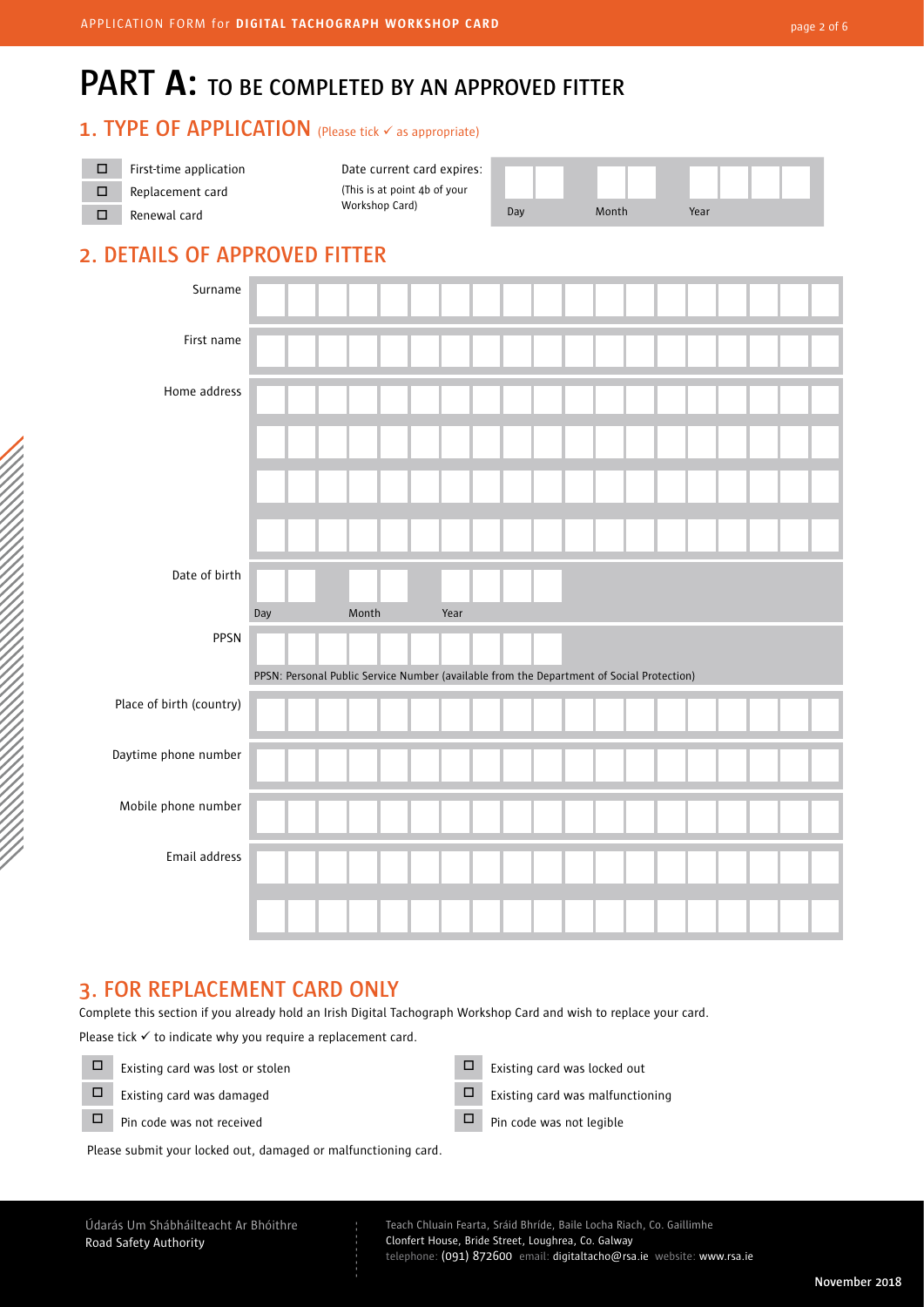## **4. DECLARATION BY APPROVED FITTER**

I hereby apply for a Digital Tachograph Workshop Card and I declare that the address indicated in Section 2 above is my place of normal residence, and that the accompanying photograph and other documents relate to me. (Note that the photograph is required for first-time applications, and optional for renewal or replacement applications.)

I hereby declare that:

- I have read and understood each of the questions on this application form and the answers given by me are true and accurate to the best of my knowledge. É
- I am a person of good repute. ٠
- I understand that any person who obtains a digital tachograph workshop card by false statement, misrepresentation or omission of details likely to affect such application is liable to have such workshop card suspended or cancelled. Ξ
- I understand and undertake to comply with my duties and responsibilities as a fitter in a tachograph workshop (including those specified in Regulation (EU) No. 165/2014. Ξ

|               |     |                                                                                           | • Keep your signature entirely within the box •                                       |                                        |
|---------------|-----|-------------------------------------------------------------------------------------------|---------------------------------------------------------------------------------------|----------------------------------------|
| <b>Signed</b> |     |                                                                                           |                                                                                       | Place Photo<br>here                    |
|               | Day | • Write in black ink only •<br>the box, your application may be returned to you.<br>Month | This signature will be affixed to your card. If you do not sign wholly within<br>Year | Plain white or grey<br>background only |

 **Please remember to sign your application form in the box above.**

- - - - - - - - -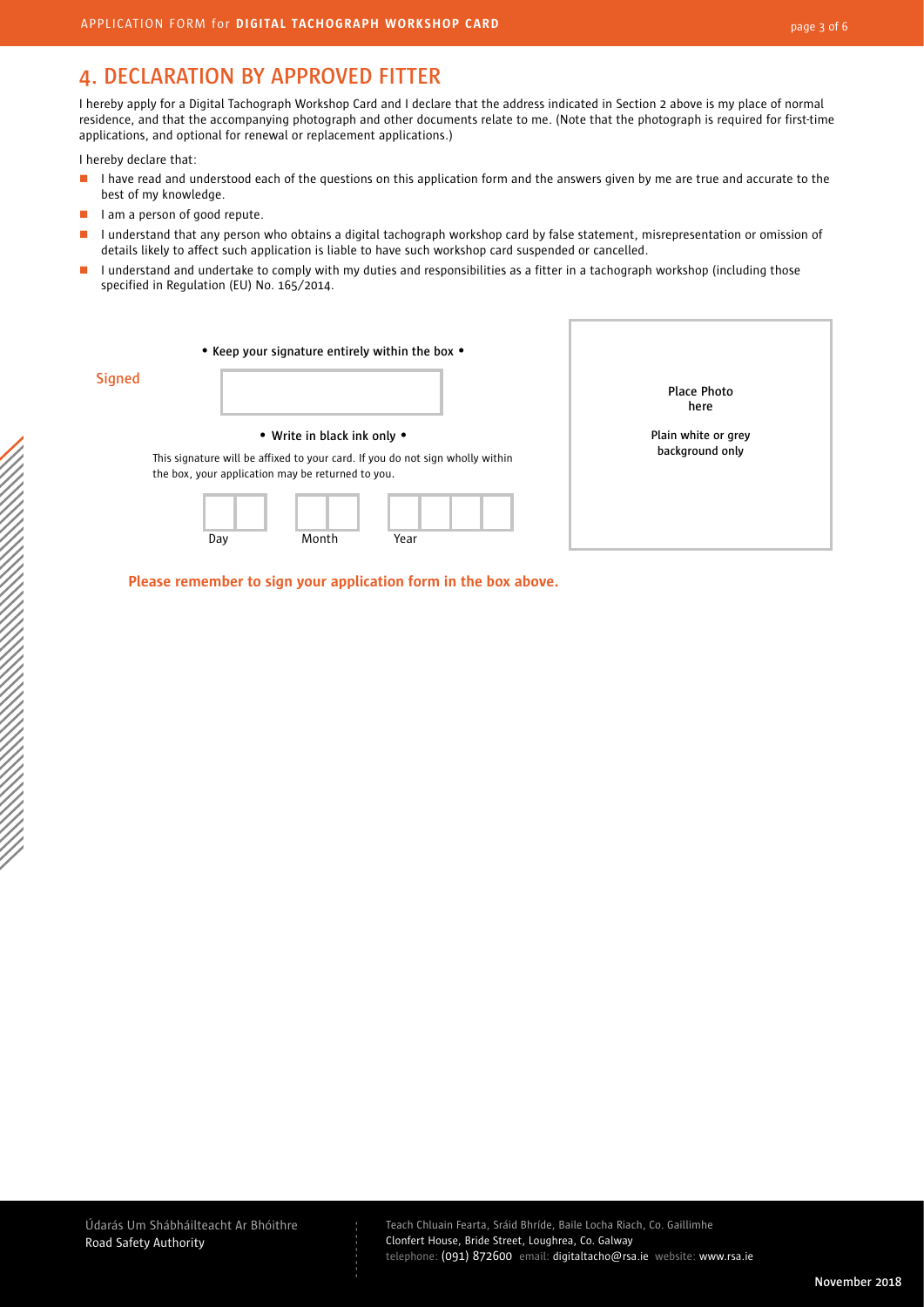## **PART B: TO BE COMPLETED BY THE WORKSHOP MANAGER**

### **1. DETAILS OF APPROVED WORKSHOP**

| Workshop name                     |                                                                                                                                                                                                                                                            |
|-----------------------------------|------------------------------------------------------------------------------------------------------------------------------------------------------------------------------------------------------------------------------------------------------------|
| Workshop address                  |                                                                                                                                                                                                                                                            |
|                                   |                                                                                                                                                                                                                                                            |
|                                   |                                                                                                                                                                                                                                                            |
| Workshop manager's<br>name        |                                                                                                                                                                                                                                                            |
| Workshop manager's<br>declaration | I declare that I am the designated person authorised to apply for workshop cards on behalf of the<br>workshop named above and that the fitter named at Part A of this application above has the required<br>qualifications to work on digital tachographs. |
|                                   | I declare that the photograph of the approved fitter accompanying this application for a workshop card is a<br>true likeness of the fitter.                                                                                                                |
|                                   | I declare that the information given by me in this application is correct and that the workshop is<br>authorised to carry out work on digital tachographs.                                                                                                 |
| Signature                         | Month<br>Year<br>Day                                                                                                                                                                                                                                       |
| Daytime phone number              |                                                                                                                                                                                                                                                            |
|                                   |                                                                                                                                                                                                                                                            |
| Mobile phone number               |                                                                                                                                                                                                                                                            |
| Email address                     |                                                                                                                                                                                                                                                            |

- - - - - - - - -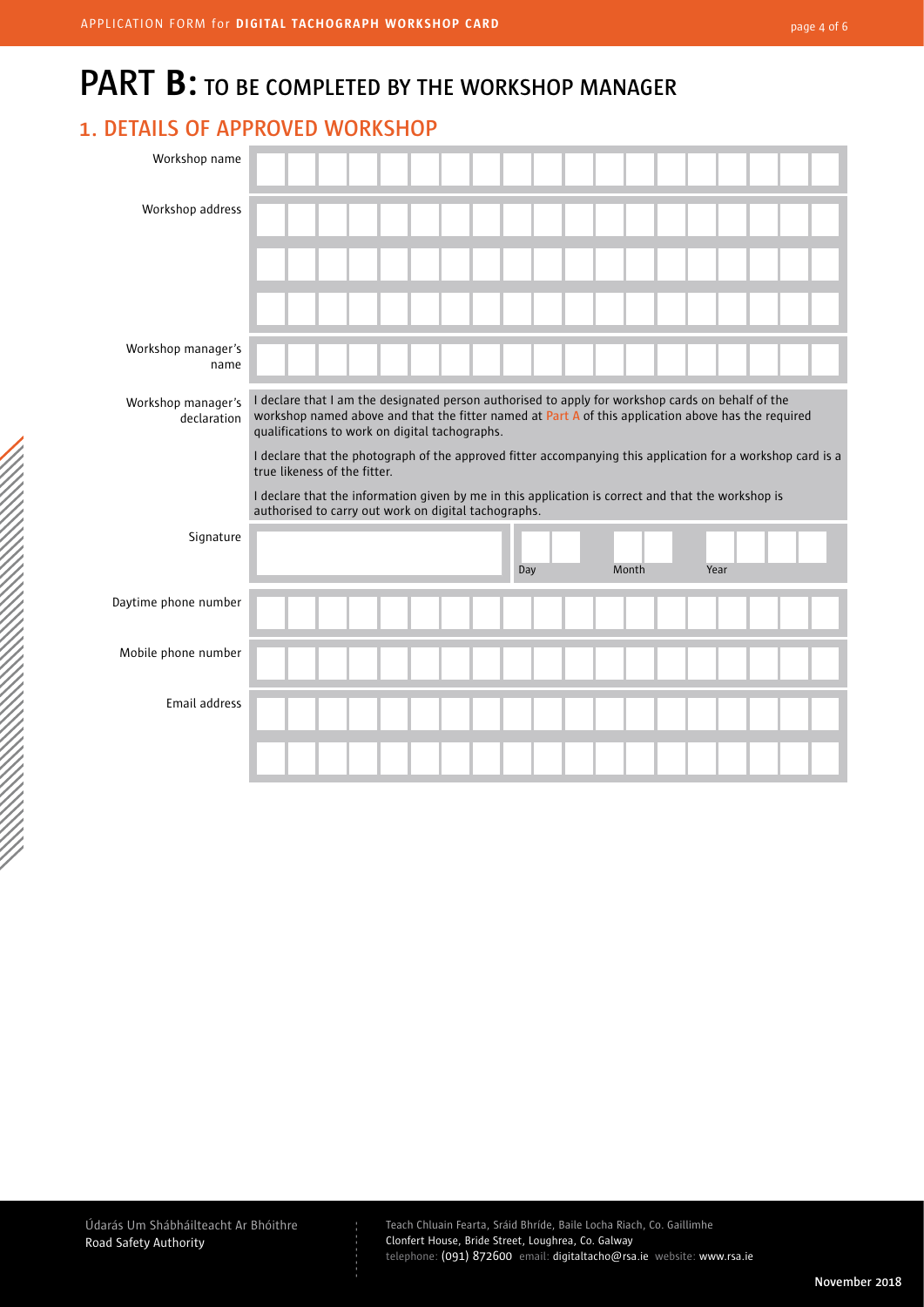#### **2. PAYMENT**

Please debit my VISA/Mastercard/Visa debit card with the amount of €60. Credit or debit card is the only accepted method of payment. **Cash, postal orders, cheques or bank drafts are not accepted methods of payment.** 



Údarás Um Shábháilteacht Ar Bhóithre Road Safety Authority

- - - - - - - - -